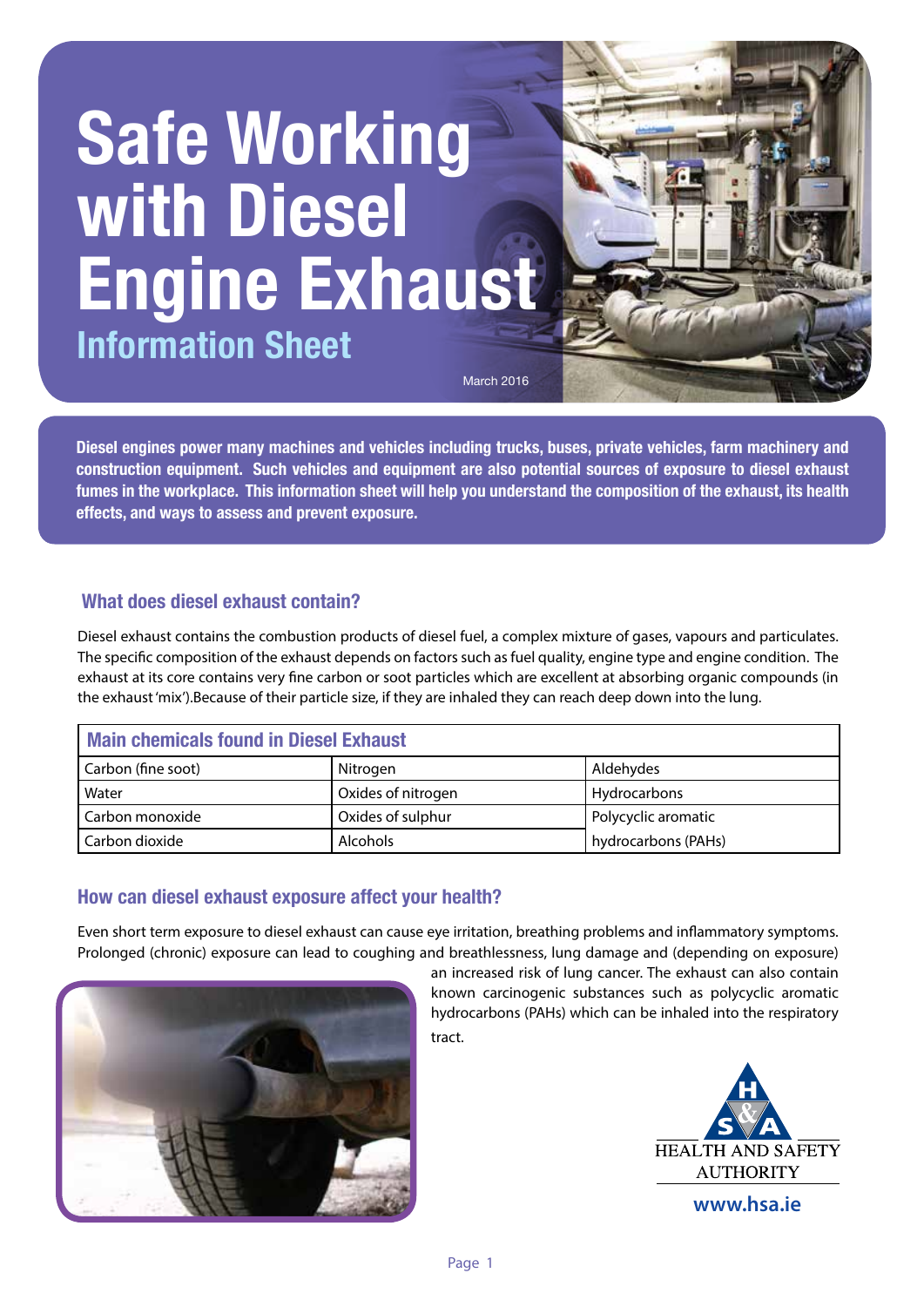### **How to risk assess diesel exhaust exposure**

Where there are diesel engines of one kind or another in the workplace, there is a risk of exposure to diesel exhaust. The exposure risk should be assessed as part of your overall chemical risk assessment. The risk assessment will help you to make the correct decisions, and should be based on the following questions:

- Is there a potential hazard of exposure to diesel exhaust in my workplace?
- Is the risk of exposure high or low?
- Who is being exposed and to what extent?
- How many employees are being exposed and for how long?
- How can exposure be prevented or minimised?
- If action is necessary to prevent potential exposure, have you prioritised your actions?

#### **Assessment of exposure**

The following pointers should help you identify the probable level of exposure:

| <b>LOW PROBABILITY</b>                                                                     | <b>MEDIUM PROBABILITY</b>                                     | <b>HIGH PROBABILITY</b>                                |
|--------------------------------------------------------------------------------------------|---------------------------------------------------------------|--------------------------------------------------------|
| There is no visible haze or smoke<br>in the workplace. The workplace<br>is well ventilated | There is smoke occasionally                                   | There is smoke in the workplace<br>permanently         |
| No visible soot deposits                                                                   | Soot deposits in certain areas                                | Heavy soot deposits especially<br>near emission points |
| complaints<br>related<br>No.<br>from<br>employees                                          | Some complaints from employees<br>of related health irritants | High degree of complaint from<br>exposed workers       |

Because of the complex and variable composition of diesel exhaust, occupational hygiene monitoring can be difficult. The Health and Safety Authority intend withdrawing the occupational exposure limit value (OELV) for diesel exhaust (as indicated in schedule 2 of the 2016 Code

of Practice for the Safety Health and Welfare at Work (Chemical Agents) Regulations 2001). The OELV is being withdrawn because of uncertainties regarding the scientific data supporting the value and also because there is no valid test method for the OELV as stated.



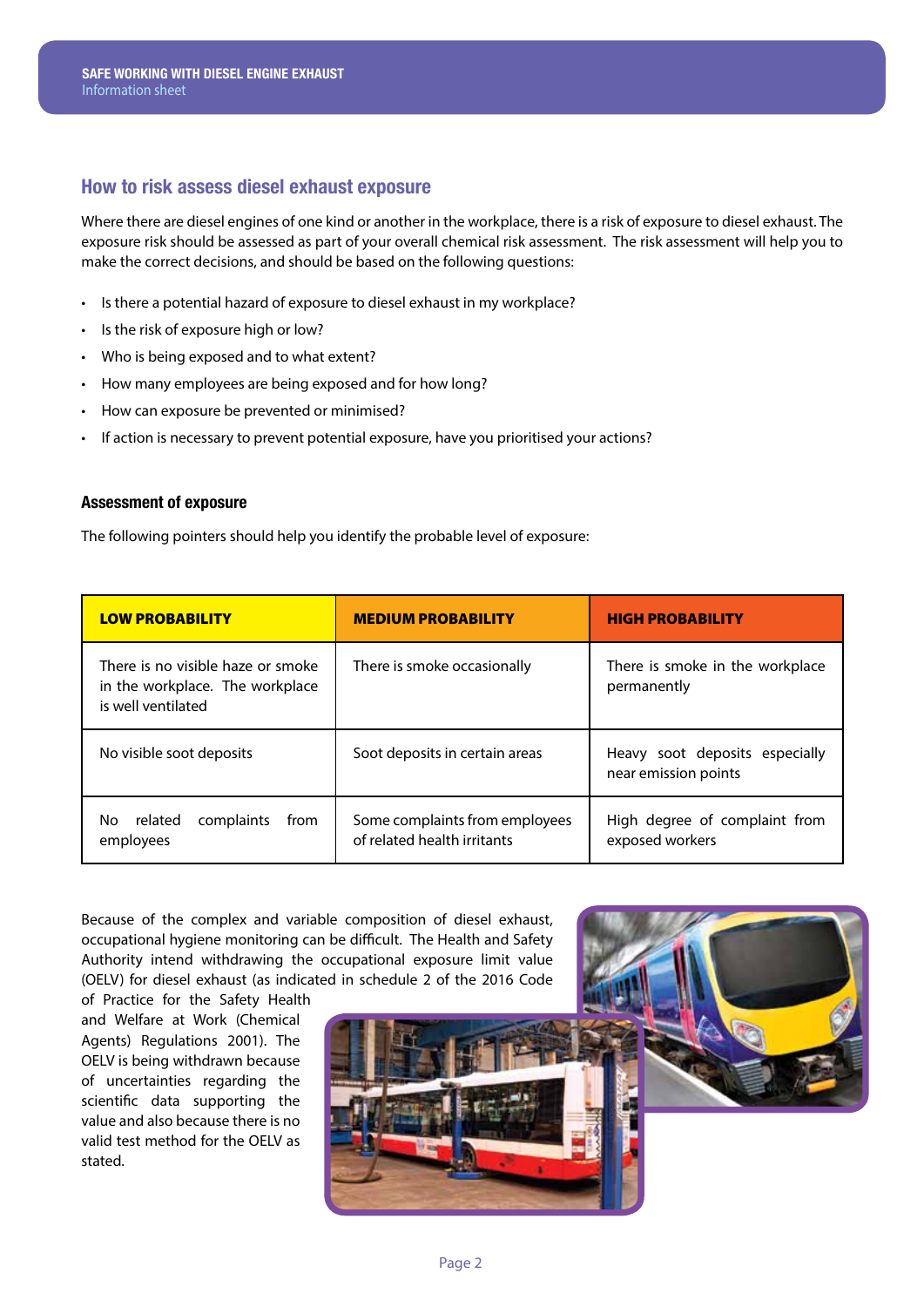Some authorities recommend measuring carbon dioxide levels as an alternative method of establishing exposure potential. Fresh air contains some level of carbon dioxide, but levels above 1000 ppm would be a concern:

| Carbon dioxide level (CO2) | $>1000$ ppm, 8 hr. TWA*    | Controls are inadequate        |
|----------------------------|----------------------------|--------------------------------|
|                            | $1000$ ppm, 8 hr. TWA      | Controls need improving        |
|                            | $\leq 1000$ ppm, 8 hr. TWA | Controls likely to be adequate |

\*For further advice on occupational exposure limit terms, see the latest Code of Practice available at www.hsa.ie under publications

#### **How to prevent exposure**

The best way to control a hazard is to eliminate it. Can the exhaust be removed from the workplace? There are scenarios where natural gas or electricity can substitute as the energy or fuel source.

If the exhaust cannot be removed from the workplace, a number of options can be used to prevent exposure:

- Change the work methods
- Modify the layout
- Change the work procedures

#### **Engineering controls**

Is the workplace well ventilated naturally or mechanically so there is a good flow of fresh air? As well as general ventilation within the workplace, consider local exhaust ventilation (LEV) as it can efficiently remove diesel exhaust fumes at the point of release into the workplace (rather than relying on dilution of the fumes by general ventilation). Local exhaust ventilation can capture vehicle

exhaust in workplaces such as garages or vehicle test centres. See our *Local Exhaust Ventilation (LEV) Guidance*, available at www.hsa.ie under publications.

You should also consider whether the workshop can be separated from the garage with its own ventilation systems, or whether vehicles can be kept outside. Well maintained, fuel-efficient engines and fuel quality also play a part in preventing the generation of exhaust.

#### **Administrative controls**

Administrative controls can support engineering controls to maximise exposure prevention. For example, in a bus or car garage work can be organised to prevent running engines unnecessarily (idling). The number of employees in the work area should be minimised – administrative staff, for example, should remain in separate areas or offices.